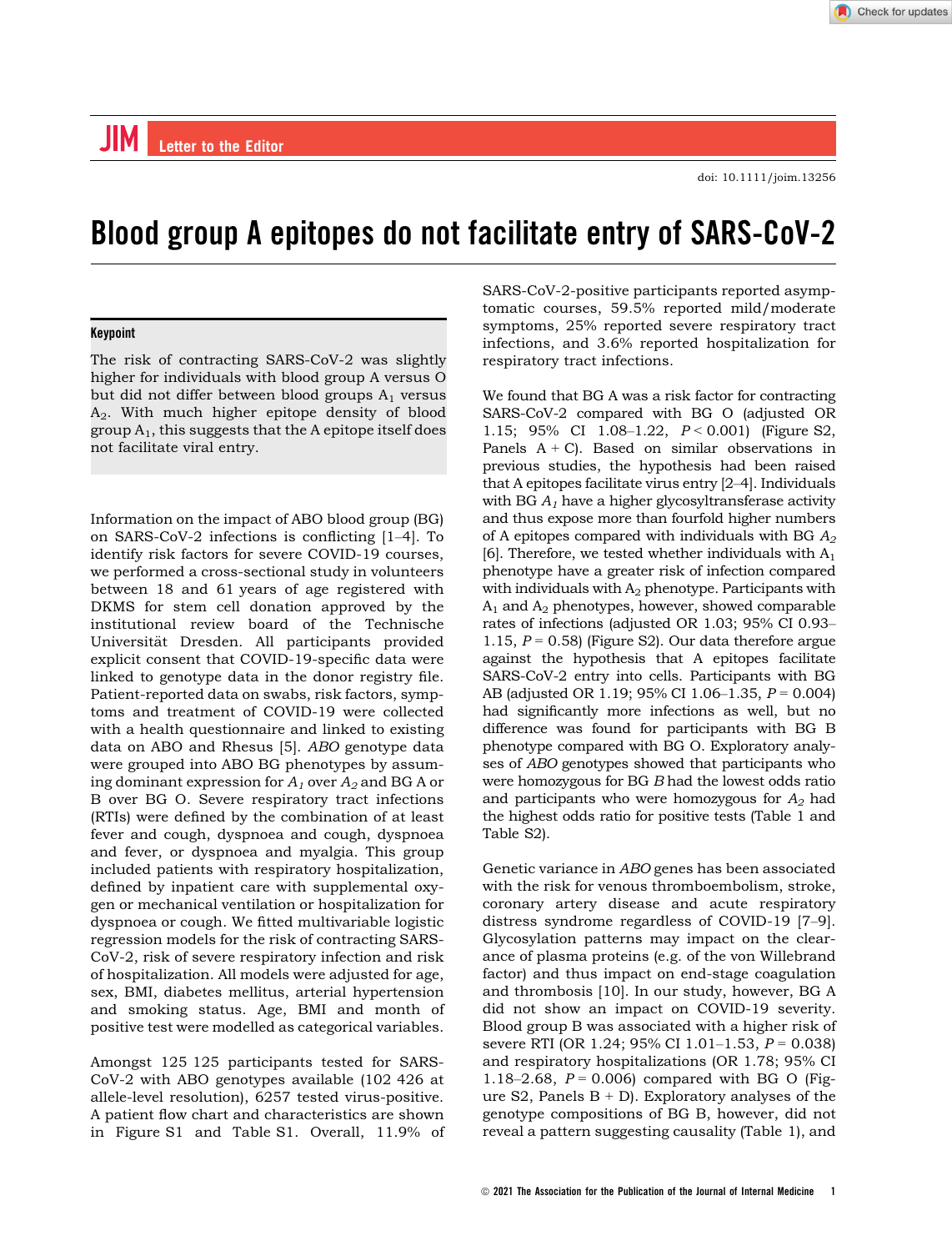|             |                                     |       | Table 1. Impact of ABO genotypes and phenotypes                          |           |                                                                                                                                                             |         |                           |       |                 |                         |       |
|-------------|-------------------------------------|-------|--------------------------------------------------------------------------|-----------|-------------------------------------------------------------------------------------------------------------------------------------------------------------|---------|---------------------------|-------|-----------------|-------------------------|-------|
|             | Contracting SARS-CoV-2              |       |                                                                          |           | Evaluable <sup>a</sup> infections Severe respiratory tract infections Respiratory hospitalizations                                                          |         |                           |       |                 |                         |       |
| Genotype    | Tests (%)                           | Cases | OR (95% CI)                                                              | P,        | $\overline{\mathsf{K}}$                                                                                                                                     | $\geq$  | OR (95% CI)               | P     |                 | N OR (95% CI)           | Р,    |
| $O + O$     | 40 975 (40.0) 1916                  |       |                                                                          |           | 1653                                                                                                                                                        | 398     |                           |       | 55              |                         |       |
| $B + O$     | 10 997 (10.7) 533                   |       | $.05(0.94-1.16)$ 0.392 443                                               |           |                                                                                                                                                             | 138     | $1.45(1.14-1.83)$ 0.002   |       | $\overline{30}$ | $2.16(1.36-3.45)$ 0.001 |       |
| $B + B$     | 869 (0.8)                           | 37    | $.95(0.68 - 1.34)$                                                       | 0.784     | 33                                                                                                                                                          | $\circ$ | $0.71(0.29 - 1.77)$       | 0.467 |                 | $0.79(0.10 - 6.07)$     | 0.817 |
| $B + A_I$   | 4072 (4.0)                          | 215   | $.17(1.01 - 1.36)$                                                       | 0.042     | 186                                                                                                                                                         | 53      | $1.29$ (0.92-1.83) 0.140  |       | $\circ$         | $1.01(0.42 - 2.39)$     | 0.987 |
| $B + A_2$   | 1298 (1.3)                          | 20    | $.29(1.00 - 1.66)$ 0.052                                                 |           | 59                                                                                                                                                          | 17      | $1.30(0.73 - 2.33)$ 0.377 |       | 0               |                         |       |
| $A_1 + O$   | 27 251 (26.6) 1462                  |       | $(1.5(1.07-1.23) < 0.001$ 1229                                           |           |                                                                                                                                                             | 316     | $1.09(0.92 - 1.30)$       | 0.311 | 36              | $0.89(0.58 - 1.37)$     | 0.589 |
| $A_I + A_I$ | 4612 (4.5)                          | 214   | $.99(0.85 - 1.15)$                                                       | 0.860     | 187                                                                                                                                                         | 54      | $1.26(0.90 - 1.77)$       | 0.180 | ഥ               | $0.78(0.31 - 1.99)$     | 0.604 |
| $A_1 + A_2$ | 3031 (3.0)                          | 169   | $.22(1.03-1.44)$                                                         | 0.023 150 |                                                                                                                                                             | 35      | $0.90(0.60 - 1.34)$       | 0.611 | LŊ              | $0.99(0.39 - 2.55)$     | 0.990 |
| $A_2 + O$   | 8714 (8.5)                          | 470   | $.16(1.04-1.29)$                                                         | 0.008     | 407                                                                                                                                                         | 112     | $1.23(0.96 - 1.58)$       | 0.101 | $\overline{2}$  | $0.92(0.48 - 1.74)$     | 0.785 |
| $A_2 + A_2$ | 523 (0.5)                           | 30    | $.32(0.90-1.95)$ 0.157 28                                                |           |                                                                                                                                                             | 10      | $1.93(0.87 - 4.27)$ 0.107 |       | $\circ$         |                         |       |
|             |                                     |       |                                                                          |           |                                                                                                                                                             |         |                           |       |                 |                         |       |
|             |                                     |       | CI, confidence interval; N, number of cases; OR, odds ratio; P, P value. |           | Odds ratios were calculated in a multivariable logistic regression model containing information on age, sex, BMI, diabetes mellitus, arterial hypertension, |         |                           |       |                 |                         |       |
|             | smoking status and month of testing |       |                                                                          |           |                                                                                                                                                             |         |                           |       |                 |                         |       |
|             |                                     |       |                                                                          |           | <sup>a</sup> Infections reported for the months January to July, excluding August and September.                                                            |         |                           |       |                 |                         |       |

 $2 \circ \odot 2021$  The Association for the Publication of the Journal of Internal Medicine Journal of Internal Medicine

BG B has not been described consistently as risk factor for severe COVID-19 courses [2,4]. Therefore, we interpret this association as incidental finding. Rhesus BG did not have an impact on any clinical end-point (Table S2).

In conclusion, we confirm that individuals with BG A have a greater risk of infection compared with individuals with BG O. The observation of comparable risks of contracting SARS-CoV-2 amongst individuals with  $A_1$  versus  $A_2$  together with the knowledge of a more than fourfold higher epitope density for  $A_1$  versus  $A_2$  suggests that the A epitope itself, for example by modifying the ACE protein, does not facilitate viral entry. This leaves alternative hypotheses of absorbing anti-A antibodies or genetic linkage as possible explanations for the higher risk of contracting SARS-CoV-2 for individuals with BG A compared with BG O. In line with others, we did not find a consistent impact of ABO BG on the severity of COVID-19.

# Conflict of interest statement

All authors have completed the Unified Competing Interest form (available on request from the corresponding author) and declare no support from any organization for the submitted work, no financial relationships with any organizations that might have an interest in the submitted work in the previous three years and no other relationships or activities that could appear to have influenced the submitted work.

# Funding statement

DKMS initiated and conducted this study. The Federal Ministry of Education and Research (BMBF) supported the study by a research grant (COVID-19 call (202), reference number 01KI20177).

# Transparency declaration

The corresponding author (JS) declares that this manuscript is an honest, accurate and transparent account of the study being reported. No important aspects of the study have been omitted, and there were no discrepancies from the study as planned and registered.

# Author contribution

Johannes Schetelig: Conceptualization (lead); Data curation (lead); Formal analysis (lead); Funding acquisition (lead); Investigation (lead);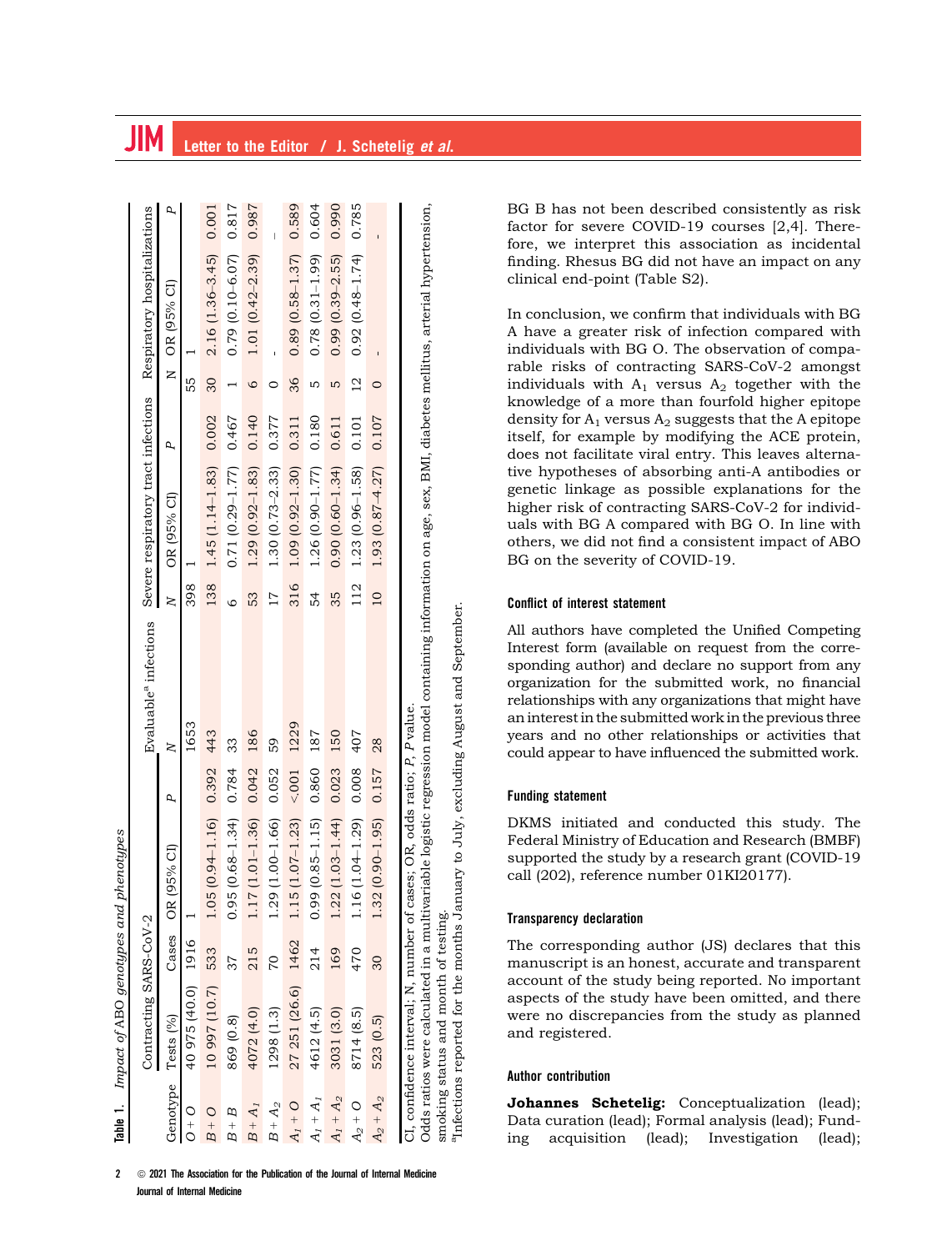# **IIM** Letter to the Editor / J. Schetelig et al.

Methodology (lead); Project administration (lead); Supervision (lead); Writing-original draft (lead). Henning Baldauf: Conceptualization (equal); Formal analysis (lead); Investigation (equal); Methodology (equal); Resources (equal); Validation (equal); Writing-review & editing (equal). Sarah Wendler: Investigation (equal); Resources (equal); Writingreview & editing (equal). Falk Heidenreich: Investigation (equal); Methodology (equal); Resources (equal); Writing-review & editing (equal). Ruben Real: Investigation (equal); Methodology (equal); Resources (equal); Writing-review & editing (equal). Martin Kolditz: Data curation (equal); Writingreview & editing (equal). Andrea Rosner: Data curation (equal); Writing-review & editing (equal). Alexander Dalpke: Data curation (equal); Writingreview & editing (equal). Katja De With: Data curation (equal); Writing-review & editing (equal). Vinzenz Lange: Data curation (equal); Methodology (equal); Writing-review & editing (equal). Jan Markert: Methodology (equal); Resources (equal); Validation (equal); Writing-review & editing (equal). Ralf Barth: Conceptualization (equal); Methodology (equal); Resources (equal); Software (equal); Validation (equal); Writing-review & editing (equal). Carolin Bunzel: Conceptualization (equal); Methodology (equal); Resources (equal); Writingreview & editing (equal). **Dennis Endert:** Conceptualization (equal); Methodology (equal); Resources (equal); Validation (equal); Writing-review & editing (equal). Jan A. Hofmann: Conceptualization (equal); Methodology (equal); Resources (equal); Validation (equal); Writing-review & editing (equal). **Jürgen Sauter:** Conceptualization (equal); Formal analysis (equal); Methodology (equal); Resources (equal); Validation (equal); Writing-review & editing (equal). Stefanie N. Bernas: Conceptualization (equal); Investigation (equal); Methodology (equal); Project administration (supporting); Resources (equal); Validation (equal); Writing-review & editing (equal). Alexander H. Schmidt: Conceptualization (equal); Data curation (equal); Methodology (equal); Project administration (lead); Supervision (lead); Writing-review & editing (equal).

#### Data availability statement

De-identified analysis of data of this study may be shared under the following conditions. Applicants have to guarantee full compliance with the European General Data Protection Regulation. Researchers have to submit a study protocol, which has been approved by their local institutional review board together with a curriculum vitae. Project proposals will be reviewed formally for compliance, feasibility, scientific merit and potential clinical impact. Data will only be shared after a mutually agreed data transfer agreement had been signed.

J. Schetelig<sup>1,[2](https://orcid.org/0000-0002-2780-2981)</sup> (D); H. Baldauf<sup>1</sup>; S. Wendler<sup>1</sup>; F. Heidenreich<sup>1,2</sup>; R. Real<sup>1</sup>; M. Kolditz<sup>[3](https://orcid.org/0000-0001-6022-6827)</sup> (D); A. Rosner<sup>4</sup>; A. Dalpke<sup>5</sup>; K. deWith<sup>6</sup>;<br>V. Lange<sup>7</sup>; J. Markert<sup>[8](https://orcid.org/0000-0001-6022-6827)</sup>; R. Barth<sup>8</sup>; C. Bunzel<sup>1</sup>; D. Endert<sup>8</sup>; J. A. Hofmann<sup>8</sup>; J. Sauter<sup>8</sup>; S. N Bernas<sup>8</sup> & A. H Schmidt<sup>1,7,8</sup> From the <sup>1</sup>DKMS, Clinical Trials Unit; <sup>2</sup>Department of Internal Medicine I, University Hospital Carl Gustav Carus; <sup>3</sup>Division of Pulmonology, Department of Internal Medicine I, University Hospital Carl Gustav Carus; <sup>4</sup>Division of Transfusion Medicine, Department of Internal Medicine I, University Hospital Carl Gustav Carus; 5 Institute of Medical Microbiology and Virology, University Hospital Carl Gustav Carus; <sup>6</sup>Division of Infectious Diseases, University Hospital Carl Gustav Carus, TU Dresden; <sup>7</sup>DKMS Life Science Lab, Dresden; and <sup>8</sup>DKMS, Stem Cell Donor Registry, Tübingen, Germany

#### References

- 1 Zhang J, Pellicori P, Schutte R, Cleland JG. The association between blood groups and COVID-19 infection: a study from the UK Biobank. J Int Med 2020.
- 2 Ellinghaus D, Degenhardt F, Bujanda L, Buti M, Albillos A, Invernizzi P, et al. Genomewide association study of severe Covid-19 with respiratory failure. N Engl J Med 2020;383(16): 1522–34.
- 3 Barnkob MB, Pottegård A, Støvring H, Haunstrup TM, Homburg K, Larsen R, et al. Reduced prevalence of SARS-CoV-2 infection in ABO blood group O. Blood Adv 2020; 4: 4990–3.
- 4 Golinelli D, Boetto E, Maietti E, Fantini MP. The association between ABO blood group and SARS-CoV-2 infection: a metaanalysis. PLoS One 2020; 15: e0239508.
- 5 Lang K, Wagner I, Schöne B, Schöfl G, Birkner K, Hofmann JA, et al. ABO allele-level frequency estimation based on population-scale genotyping by next generation sequencing. BMC Genom 2016; 20(17): 374.
- 6 Cooling L. Technical manual 18th Edition. In: Fung MK, Grossmann BJ, Hillyer CD, Westhoff CM, eds. Technical manual. Bethesda, MD: American Association of Blood Banks (ABB), 2014.
- 7 Dentali F, Sironi AP, Ageno W, Turato S, Bonfanti C, Frattini F, et al. Non-O blood type is the commonest genetic risk factor for VTE: results from a meta-analysis of the literature. Semin Thromb Hemost. 2012; 38(5): 535–48.
- 8 Dichgans M, Malik R, König IR, Rosand J, Clarke R, Gretarsdottir S, et al. Shared genetic susceptibility to ischemic stroke and coronary artery disease: a genome-wide analysis of common variants. Stroke 2014; 45(1): 24-36.
- 9 Reilly JP, Meyer NJ, Shashaty MG, Anderson BJ, Ittner C, Dunn TG, et al. The ABO Histo-Blood Group, endothelial activation, and acute respiratory distress syndrome risk in critical illness. J Clin Invest 2020; 131: e139700.
- 10 Suhre K, Arnold M, Bhagwat AM, Cotton RJ, Engelke R, Raffler J, et al. Connecting genetic risk to disease end points through the human blood plasma proteome. Nat Commun. 2017; 27(8): 14357.